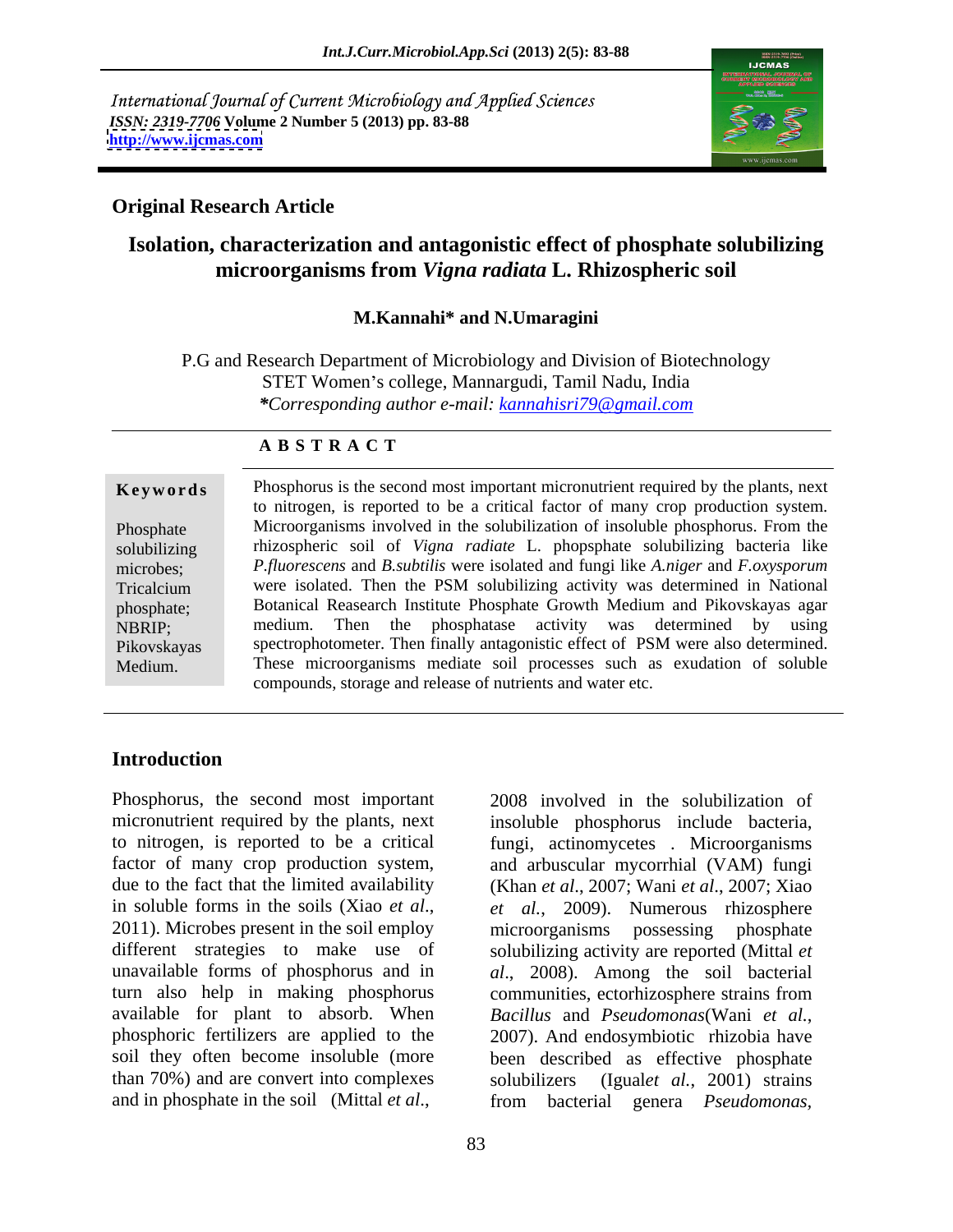*Bacillus, Rhizobium, Enterobacter,* The organic acid theory recognized as *Aspergillus* and *Penicillium* from fungal accepted by many researchers postulates genera (Wakelin *et al.*, 2004; Xieo *et al.*, that phosphate solubilising produce organic acids the most powerful phosphate microorganisms produce organic acids solubilizers (Whtelaw *et al.*, 2012). The leading to acidification of microbial major microbiological means by which cells and their surrounding and phosphate compounds are mobilized is the consequently the release of phosphate production of organic acids, accompanied production of organic acids, accompanied ions from the phosphate mineral by  $H^+$ <br>by acidification of the medium. The type substitution for  $Ca^{2+}$  (Goldstein, 1994). of organic acid produced and their Among them glucuronic acid and 2- with Phosphate solubilizing Ketogluconic acid seems to be the most microorganisms generally results in solubilisation (Song *et al*.,2008).Other

Tri and di -carboxylic acids are more effective as compared to mono basic and<br>example as a set of the state and the space of the set of the set of the set of the set of the set of the set of the set of the set of the set of the set of the set of the set of the aromatic acids-Aliphatic acids are also found to more effective in phosphate solubilization compared to phenolic,citric and fumaric acids(Mahidi *et al.,*2007). Soil *Bacillus* and *Streptomyces sp* are able to mineralize very complex organic phosphates by production of extra cellular

Several theories exist explaining the solubilisation,namely: the sink theory, the solubilizing microorganisms against organic acids theory and acidification by H+ excretion theory. In the sink theory,phosphate solubilizing organisms are able to remove and assimilate phosphate from the liquid medium and therefore stimulate indirect dissolution of Soil samples were collected from green Ca-p compounds by continuous removal gram rhizosphere soil at Lakshmangudi, of phosphate from broth (Halvorsson and Thiruvarur District, Tamilnadu, South

that phosphate solubilising microorganisms produce organic acids cells and their surrounding and ions from the phosphate mineral by H

amounts differ with different organisms. The acidification by introduction of plants frequent agent of mineral phosphate improved plant growth and yield, in organic acids such as acetic, citric, (Khan *et al*., 2010). Enhancement of plant succinic, propionic, glycolic, oxalic, growth by improving biological nitrogen malonic, fumaric and sstartaric acid fixation is another beneficial effect of etc,have also been identified among phosphate solubilizers(Ahmed and solubilizing potential (Ponmurugan and Shahab,2001). Gopi, 2006; Son *et al.,* 2006) have with Phosphate solubilizing microorganisms generally results in particular under glass house conditions microorganisms with phosphate reported components, grain yield,nutrient availability and uptake in soybean were found to be enhanced by *pseudomonas sp. Pseudomonas* inoculation had favourable effect on salt tolerance of Zea mays L. under NaCl stress (Bano and Fatima, 2009).

enzymes and phospholipases.<br>at Lakshmangudi.Thiruvarur District. mechanisms of microbial phosphate activity. Antagonistic criter of propriate Hence, the present study was under taken with the following objectives,Collection of sample from green gram rhizospheric soils Lakshmangudi,Thiruvarur Tamilnadu,South India.Determination of phosphate solubilization and phosphatase activity. Antagonistic effect of phophate solubilizing microorganisms against *Fusarium oxysporum.*

# **Materials and Methods**

# **Sample collection**

Kornberg,1990). India. The collected soil samples were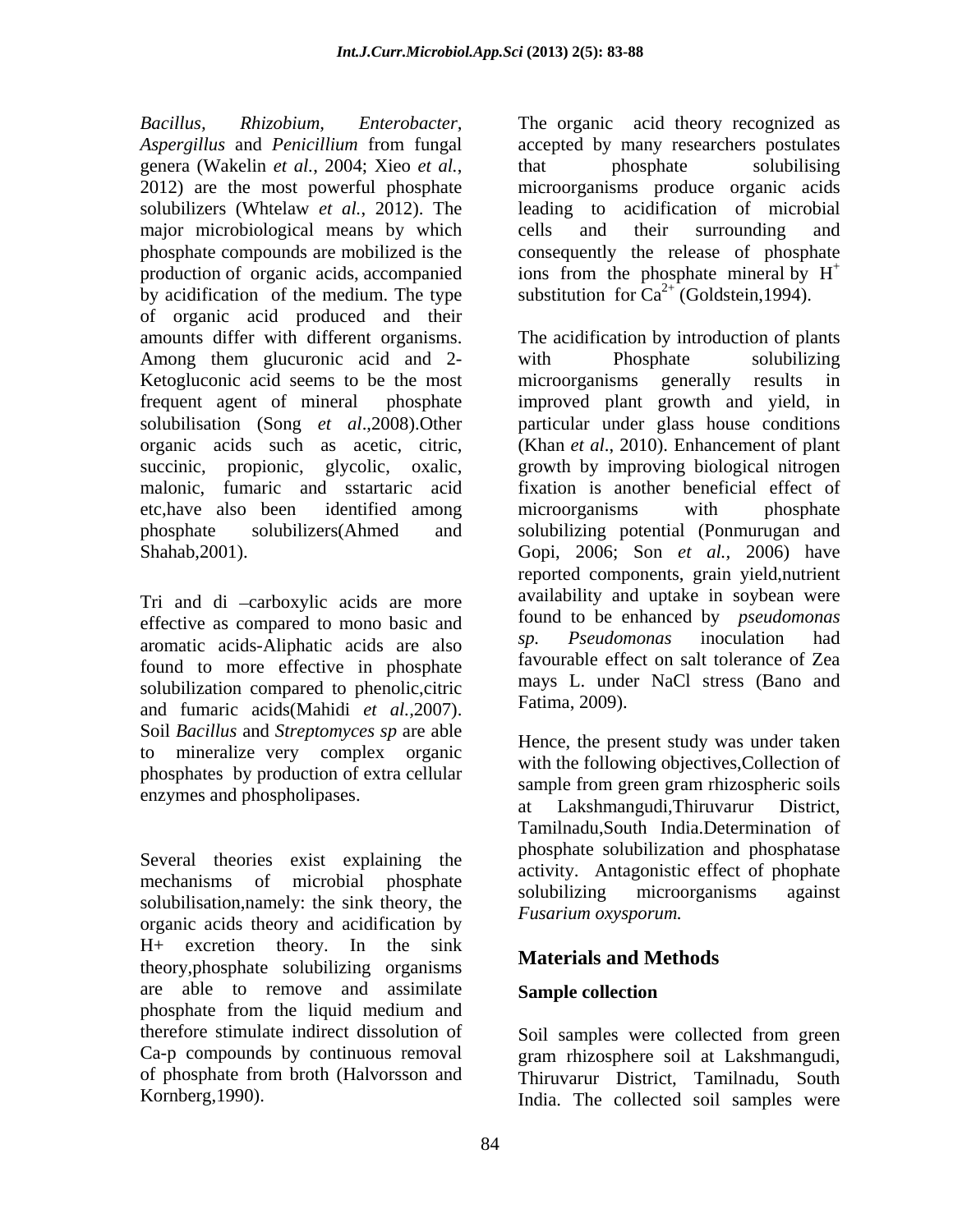stored in polythene bags aseptically and maintained at the laboratory for further zone around them indicated solubilization

# **microorganisms** the developed bacterial colony via

The serially diluted soil samples were placed on standard agar medium (pH 6.8 7.0) containing tricalcium phosphate (TCP) as sole phosphorus source for selectively screening the bacteria which have the ability to release inorganic phosphate from tricalcium phosphate. After 3 days of incubation at  $30^{\circ}$ C, phosphate solubilizing bacteria developed clear zones around colonies. Colonies with clear zones were further purified by replating on the isolation of phosphate solubilizing fungi was done by serial dilution and plating method using soil extract agar medium supplemented with activity was terminated by addition of<br>Tricalcium Phosphate 20ml 0.5N NaOH. The mixture transferred

# **microorganisms** The absorbance was read with

# **Bacterial identification**

The morphological and biochemical tests were done by the methods described in Pathology and Biotechnology (Aneja,

All bacterial and fungal isolates were *subtilis* and *Aspergillus niger* were grown screened for inorganic phosphate separately on nutrient and potato dextrose solubilization. A loopfull of fresh bacterial and fungal cultures were streaked on to blocks (5 mm thickness) cut from the National Botanical Research Institute's individual species of bacteria, fungi and Phosphate Growth Medium containing test pathogen were inoculated just opposed inorganic phosphate and plates were incubated at  $28 \pm 2$ <sup>e</sup>C for 3 days. After 3

study by the study of mineral phosphate. Phosphate **Isolation of phosphate solubilizing** measuring the clearing zone surrounding days, the colonies showing the clear halo zone around them indicated solubilization of mineral phosphate. Phosphate solubilization activities were screened by the developed bacterial colony via calculation of phosphate solubiliztion index (Nautiyal, 1999).

Phosphate solubilization Index =  $A/B \times 100$ .

 $A=$  total diameter (colony + halo zone). B =diameter of colony.

oC, **Phosphatase activity** (Tabatabai and Bremner, 1969)

Tricalcium Phosphate.<br> **Identification of phosphate solubilizing identification of phosphate solubilizing v** was made upto 50ml with distilled water. 3ml of aliquots, 1ml modified universal buffer (MUB) and 1ml of P-Nitrophenyl Phosphate were pipetted. The mixture was incubated at 37 C for 1hr. Phophatase activity was terminated by addition of 20ml 0.5N NaOH. The mixture transferred to a 50ml volumetric flask and the volume was made upto 50ml with distilled water. The absorbance was read with spectrophotometer at 410nm.

> **Antagonistic effect by Dual culture method** (Skidmore and Dickinson, 1976)

experiments in Microbiology, Plant Colony interaction between bacteria and 2005). invitro in dual culture method. The **Phosphate Solubilization activity** grown separately on potato dextrose agar (Ngugen *et al.,* 1992) medium and the individual species of fungi against test pathogens were studied individual test organism *Fusarium* was *Pseudomonas fluorescens, Bacillus* agar medium respectively. Then the agar blocks (5 mm thickness) cut from the test pathogen were inoculated just opposed to each other approximately 3cm apart, on PDA medium in petriplates. Three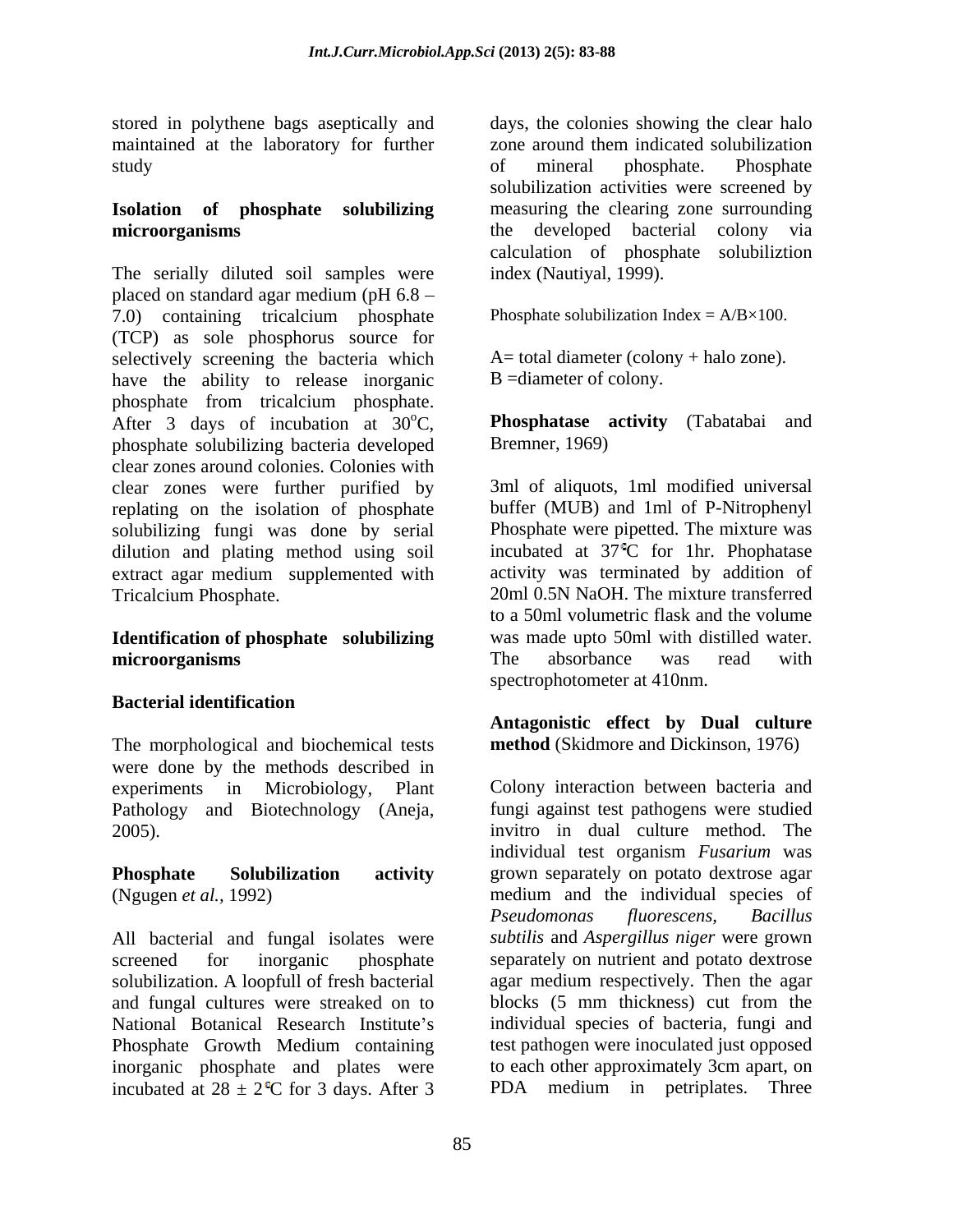The position of the colony margin on the which there was no further alteration in the Aspergillus niger have maximum growth. Since both of the organisms were naturally inhibited, the assessment was (Table-1). made for both organisms.

% Inhibition in radial growth = 
$$
100 \times \frac{r1 - r2}{r1}
$$

r1 is the radial mycelia growth in control. r2 is the radial mycelia growth in

In this present study, phosphate The said phosphobydrolyneses shows green gram rhizosphere soil based on the solubilisation, Acid phosphatase activity and Antagonistic effects were also

## **Phosphate solubilization activity**

In this study, phosphate solubilizing bacteria and fungal strains were selected for phosphate solubilization. These strains  $\frac{\text{SOLUTION} \times \text{Solution}}{\text{phosphatase}}$  activity (Rodriquez *et al.*, were able to solubilize phosphate on the phosphates activity (Nounquez et al., National Botanical Research Institute *al.,*1991).

In the concentration of phosphate released into the media varied from strain to strain The severity of tobacco black root rot was which would be a consequence Phosphate reduced when soil was added precipitation of organic metabolites as bhytoroglucinol. Phloroglucinol

replicates for each set were maintained and Bhatnagar, 1977) An alternative and control was set in single. explanation could be the difference in the back of the disc were recorded daily. versa (Reyes *et al.,* 1999). . Compared Assessment were made for the fungi and with *Pseudomonas fluorescens, Bacillus* bacteria achieved an equilibrium after *subtilis and Fusarium oxysporum*, rate of P release and uptake. When the concentration of P in the media and vice *subtilis and Fusarium oxysporum, Aspergillus niger* have maximum phosphate solubilization activity (45.8mm) (Table-1).

## **Phosphatase activity**

Where, of phosphatase but released less amount of treatment. medium was higher. This finding indicates **Results and Discussion Results and Discussion Results and Discussion** Some of the strains produced high amount P from insoluble phosphate and vice versa. This explains clearly that through the amount of phosphatase released into the that there is a correlation between P release and phosphatase activity (Goldstein, 1994).

solubilizing organisms were isolated from the action of prospheriyal organisms were isolated from the set of prospherix at poursel and screening technique. Phosphate These phosphatase are classified into<br>calibritization Asid phosphatase activity. determined.<br>
released as a by product by the action of Phosphate growth medium and  $\frac{m_{\text{S}}}{m_{\text{S}}}\frac{m_{\text{S}}}{m_{\text{S}}}\frac{m_{\text{S}}}{m_{\text{S}}}\frac{m_{\text{S}}}{m_{\text{S}}}\frac{m_{\text{S}}}{m_{\text{S}}}\frac{m_{\text{S}}}{m_{\text{S}}}\frac{m_{\text{S}}}{m_{\text{S}}}\frac{m_{\text{S}}}{m_{\text{S}}}\frac{m_{\text{S}}}{m_{\text{S}}}\frac{m_{\text{S}}}{m_{\text{S}}}\frac{m_{\text{S}}}{m$ pikovskayas agar medium(Perez *et*  The acid phosphohydrolyases shows optimal catalytic activity at neutral and acid pH soil than the alkaline phosphatase. specific and non-specific and according to the substrate into specificity. The P phosphatase providing the cells with essential nutrients (Ohtake and kuroda *et al.,* 1996).A strain of *Burkholderia cepacia* displayed a sigficant mineral p solubilizing ability and a moderate phosphatase acitivity(Rodriquez *et al*., 1999). Compared with *Bacillus subtilis, Aspergillus niger* and *Fusarium oxyporum, Pseudomonas fluorescens* have maximum phosphatase activity(Table-1).

# **Antagonistic effect**

reported earlier (Babenko *et al.,* 1984; Kan metabolites are phenolic and are produced The severity of tobacco black root rot was reduced when soil was added phytoroglucinol.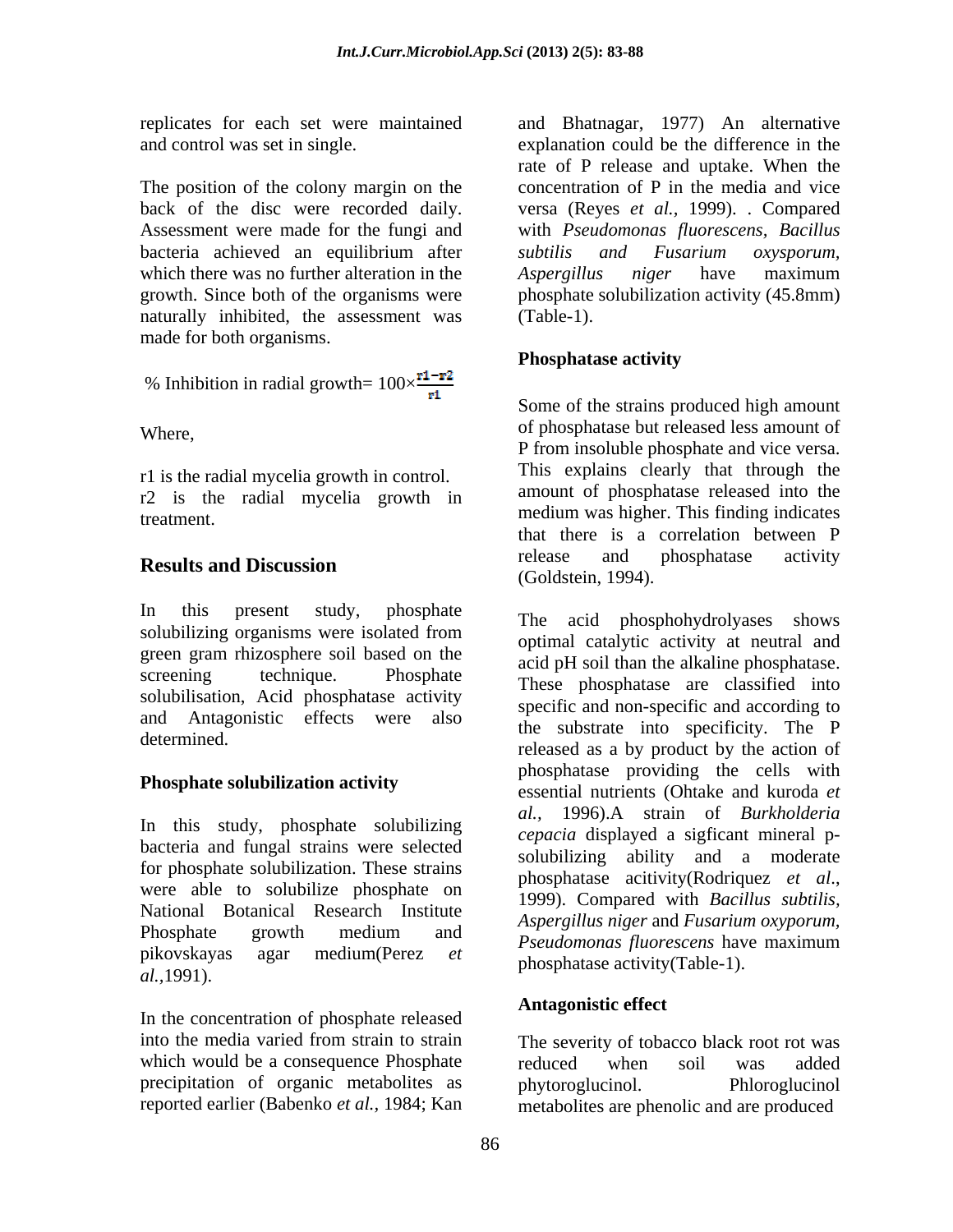**Table.1** Phosphate solubilization and

|                            |                              |                     | $\sim$ $\sim$            |                                             |
|----------------------------|------------------------------|---------------------|--------------------------|---------------------------------------------|
|                            | Phosphate                    |                     |                          |                                             |
| Microorganis               | solubilization   Phosphatase |                     | Microorganisms           | Zone<br>ot                                  |
| ms                         | (mm)                         | activity<br>(IU/ml) |                          | inhibition(mm)                              |
| Pseudomonas<br>fluorescens | $34.6 \pm 2.3$               | $17.89 \pm 4.2$     | Pseudomonas              | $65.0 \pm 2.7$                              |
| <b>Bacillus</b>            | $25.0 \pm 1.1$               | $393.23 \pm 3.8$    | fluorescens              |                                             |
| subtilis                   |                              |                     | <b>Bacillus subtilis</b> | $50.0 \pm 1.9$                              |
| Aspergillus<br>niger       | $45.8 \pm 2$                 | $123.12 \pm 3.2$    | Aspergillus niger        | $55.0 \pm 2$                                |
| Fusarium<br>oxysporum      | $36.2 \pm 1.9$               | $110.8 \pm 2.7$     | deviation                | Values are expressed as Mean $\pm$ Standard |

Values are expressed as Mean ± Standard

by bacteria with broad spectrum soil. Among this study, two bacteria and antibacterial, antifungal and phytotoxic properties (Maurphofer et al., 2002). Rice sheath blight caused by *Rhizoctonia* rice disease world wide (Ou, 1995). This fungal disease is secondary importance morphological and biochemical<br>only to rice plant disease caused by characteristics. Hence, the isolated only to rice plant disease caused by characteristics. Hence, the isolated *Pyricularia oryzae*. Management of sheath blight disease of green gram has been practices with chemical control (Damicone

However chemical control using effective fungicides has various undesirable effects, pathogens. such as phototoxic to gram plants and the fungicide application may hinder its usage pollution and decrease diversity of non target organisms.Compared with *Bacillus Fusarium sp* (Table-2). crop performances. All the isolated PSM

phosphatase activity of isolated **Table.2** Antagonistic effect of phosphate microorganisms and the solubilizing microorganisms against solubilizing microorganisms against *Fusarium oxysporum*

|                 | ———————————    |                     |                          |                |    |  |
|-----------------|----------------|---------------------|--------------------------|----------------|----|--|
| oorganis        | solubilization | Phosphatase         | <b>Microorganisms</b>    | Zone           | of |  |
| ms              | (mm)           | activity<br>(IU/ml) |                          | inhibition(mm) |    |  |
| omonas<br>scens | $34.6 \pm 2.3$ | $417.89 \pm 4.2$    | Pseudomonas              | $65.0 \pm 2.7$ |    |  |
|                 | $25.0 \pm 1.1$ | $393.23 \pm 3.8$    | fluorescens              |                |    |  |
|                 |                |                     | <b>Bacillus subtilis</b> | $50.0 \pm 1.9$ |    |  |
| gillus          | $45.8 \pm 2$   | $123.12 \pm 3.2$    |                          |                |    |  |
|                 |                |                     | Aspergillus niger        | $55.0 \pm 2$   |    |  |
|                 |                |                     |                          |                |    |  |

deviation and the contract of the contract of the contract of the contract of the contract of the contract of the contract of the contract of the contract of the contract of the contract of the contract of the contract of

deviation In the present study, soil sample was collected from green gram rhizospheric soil. Among this study, two bacteria and two fungi were selected for phosphate solubilisation activity.

*solani.* It is one of the most destructive The phosphate solubilising organisms directed towards the integration of cultural *niger* and *Fusarium oxysporum*. The *et al.,* 1993). present in *Pseudomonas fluorescens.* were identified based on cultural, morphological and biochemical characteristics. Hence, the isolated colonies were confirmed *as Pseudomonas fluorescence, Bacillus subtilis, Aspergillus* maximum antagonistic activity was Further research should be continued with the phosphate solubilising isolates may be used for plant growth and control the plant pathogens.

requirements for critical timing of Approximately 70-90% of Phosphorus (Lee and Rush,1993) cause environmental by Ca, Fe and Al metal cations making *subtilis* and *Aspergillus*  solubilizing microorganisms in soil has *niger,Pseudomonas fluorescens* shows been shown to improve solubilization of higher antagonistc activity against insoluble phosphate resulting in higher fertilizer applied to the soil is precipitated insoluble form which are not efficiently taken up plants. Inoculation of Phosphate crop performances. All the isolated PSM were efficient phosphate solubilizer and